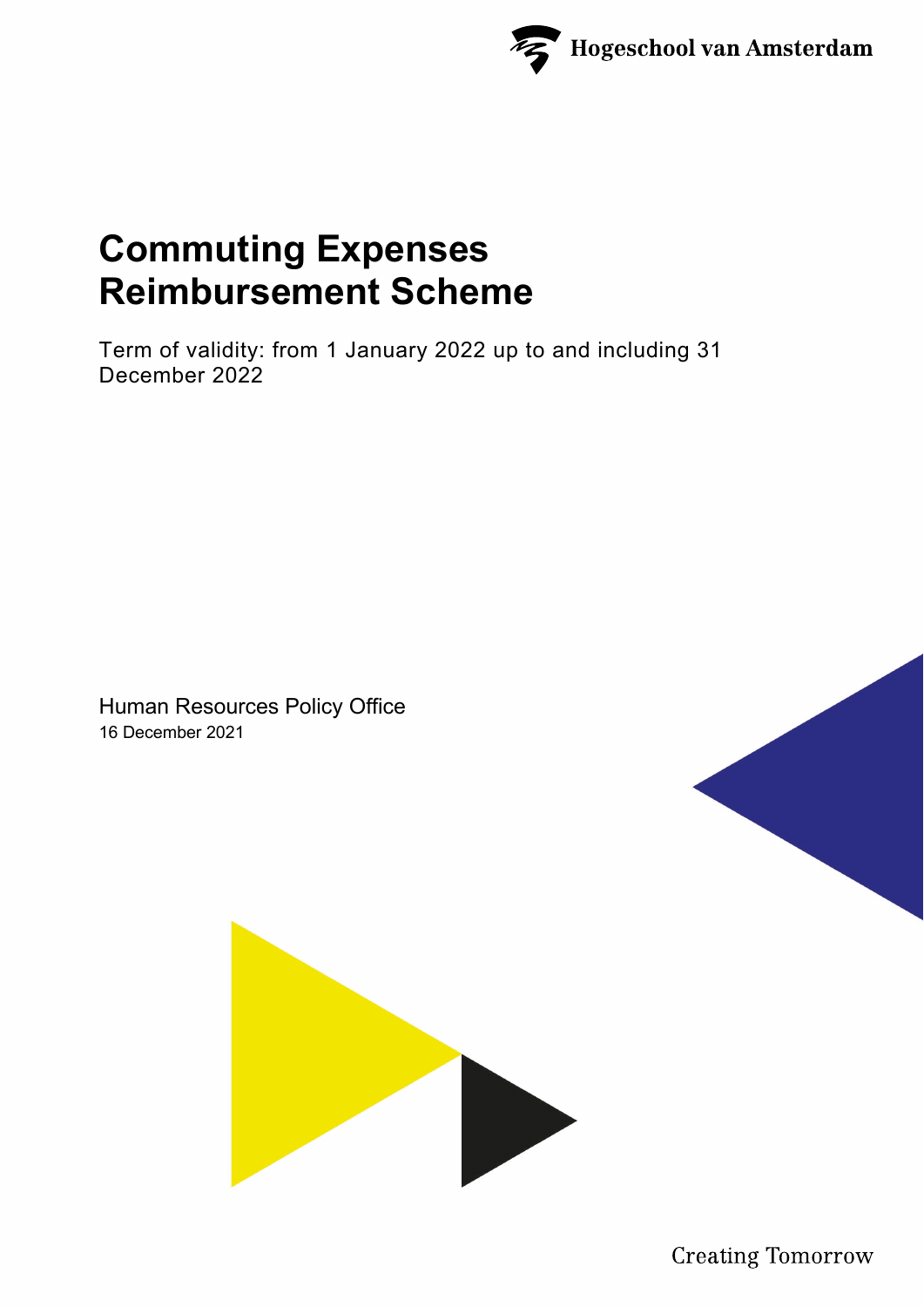# **COMMUTING EXPENSES REIMBURSEMENT SCHEME**

Revision / December 2021

# **1. Background**

The current Commuting Expenses Reimbursement Scheme applies to the period from 1 February 2021 up to and including 31 December 2021. The number of commuting movements has decreased as a result of COVID-19. Expectations are that employees will continue working from home for some time to come. This means that the Commuting Expenses Reimbursement Scheme will need to be extended. The current scheme will be extended, therefore, from 1 January 2022 until 31 December 2022.

# **2. Introduction**

AUAS has chosen to implement the reimbursement of commuting expenses in a way that encourages cycling and travel by public transport. This choice was motivated by the fact that a large number of staff live within cycling distance of their place of work and do indeed commute by bicycle, as well as the fact that all AUAS locations, with the exception of one, have excellent public transport links.

# **3. Definitions**

| Employee:                 | An individual who carries out duties at AUAS under an employment contract;             |
|---------------------------|----------------------------------------------------------------------------------------|
| Bicycle:                  | This is understood to include bicycles with electric pedal assistance that are         |
|                           | not required by law to be insured and carry a registration plate. For the              |
|                           | purpose of this scheme, petrol engine powered bicycles and mopeds <sup>1</sup> are not |
|                           | considered to be bicycles, since these do come under the statutory obligation          |
|                           | to have insurance and a registration plate.                                            |
| AUAS bicycle:             | A bicycle for commuting that is reimbursed by AUAS;                                    |
| Tax-break scheme bicycle: | A bicycle for commuting purchased under the AUAS tax break scheme;                     |
| Public transport:         | Travel by train, bus, tram, metro and/or ferry within the Netherlands.                 |
| Business travel:          | Journeys made for commuting purposes, official trips made as part of the               |
|                           | performance of one's duties. Employees use a personal card for their private           |
|                           | journeys.                                                                              |

# **4. Transport options for commuting**

The reimbursement can be claimed for the following transport options for commuting:

- 1. Travel by AUAS bicycle
- 2. Travel by public transport
- 3. Travel other than by AUAS bicycle or public transport
- 4. Travel by tax-break scheme bicycle in addition to options 2 and 3.

The following sections set out the eligibility requirements and the reimbursement amount for each of the options. An employee who meets the requirements may choose one option from options 1, 2 or 3 as listed above. An employee who has chosen option 2 or 3 may choose to combine that option with option 4.

# **5. Travel by AUAS bicycle**

# **5.1. Terms and conditions:**

- a) The employee must have an employment contract for an indefinite period of time or an employment contract for a definite period of twelve months or more.
- b) The employee uses the bicycle for commuting purposes or at least travel that includes commuting journeys.
- c) The employee must waive other allowances for commuting expenses.
- d) The employee must sign a declaration to confirm compliance with the above conditions.

<span id="page-1-0"></span><sup>1</sup> Speed pedelecs are fast electric bicycles (45 km/h) that have been formally classified as mopeds since 1 July 2017. This category of vehicle is outside the scope of this scheme.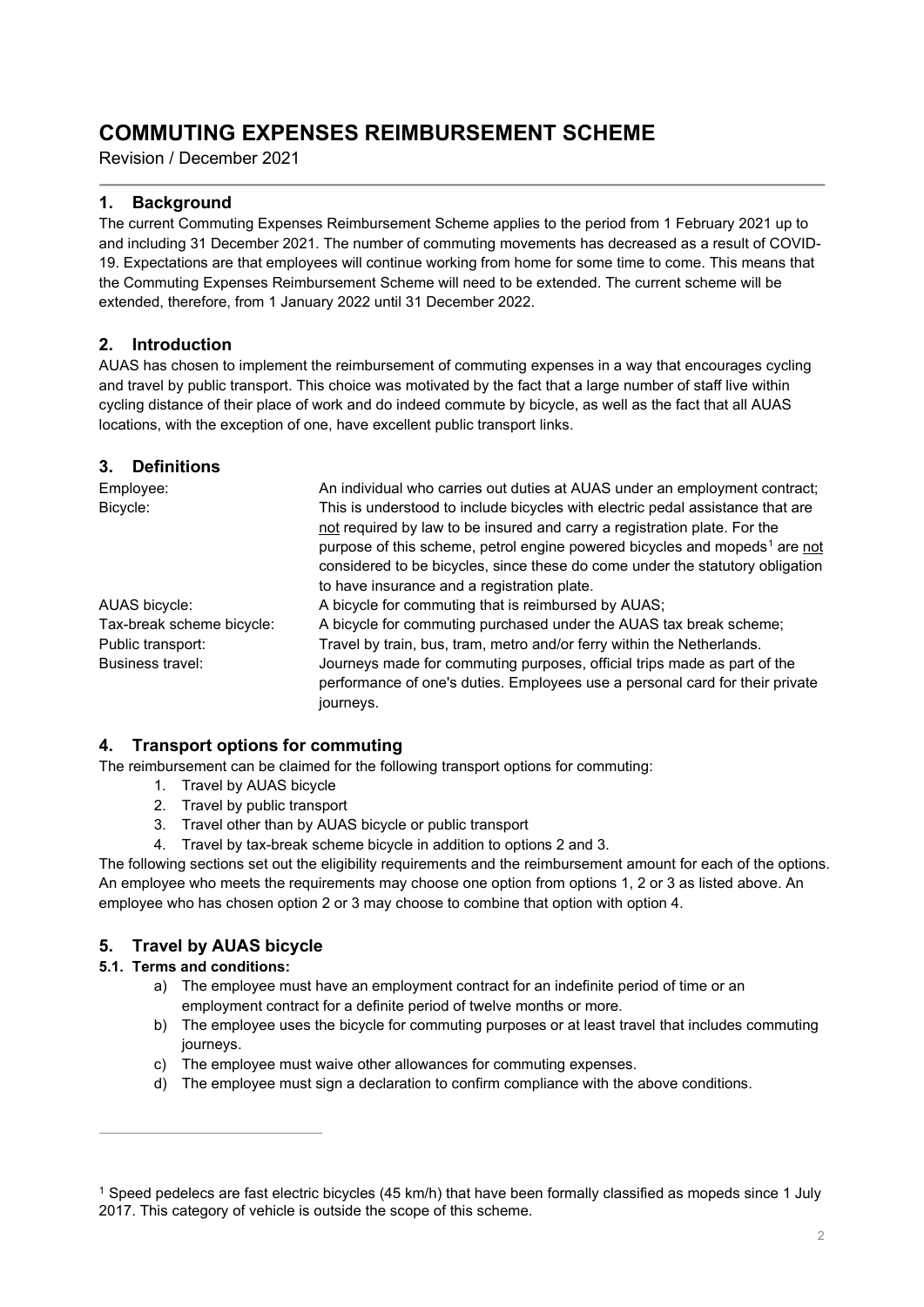#### **5.2. Remuneration**

- a) While the employee is free to choose the type of bicycle, the maximum reimbursement is set at €1,500 including VAT. This reimbursement will be granted once every five years.<sup>[2](#page-2-0)</sup>
- b) It is mandatory to take out an insurance policy covering theft and/or damage up to the new-for-old value of the bicycle for a period of three years. The costs of this policy will be reimbursed, provided the bicycle covered by the policy has a value not exceeding  $\epsilon$ 1,500 including VAT.
- c) Bicycle-related expenses<sup>[3](#page-2-1)</sup> are eligible for reimbursement for an amount of up to  $\epsilon$ 82 including VAT per calendar year. It is not permitted to transfer any unused part of this reimbursement in a year to a subsequent year.

#### **5.3. Pro rata repayment of the reimbursement**

- a) If, within a period of 36 months of the date on which the reimbursement for an AUAS bicycle was paid, the employee no longer fulfils the requirements set out in section 5.1 or wishes to switch to one of the other reimbursements for commuting expenses, the employee will be required to repay part of the reimbursement granted for the purpose of purchasing the AUAS bicycle.
- b) The amount to be repaid will be calculated as follows:  $(36 M) \times (A / 36)$ . The M in this formula represents the number of months that the bicycle was used for commuting journeys, and A is the purchasing costs of the bicycle, not exceeding €1,500 including VAT.
- c) The amount to be repaid will be offset against the net salary, the net holiday allowance and/or the net end-of-year bonus.

# **6. Travel by public transport**

#### **6.1. Terms and conditions:**

- a) The employee must travel between home and the workplace by public transport, using the NS Business Card Travel on Account.
- b) Use of the NS Business card is exclusively permitted for business travel without surcharges in second class (with or without supplement) and for official trips.<sup>[4](#page-2-2)</sup> The employee must use a personal card for personal travel. If an NS Business Card is used for private travel, the costs associated with such journeys will be recovered.
- c) The travel distance between the employee's home and the place of work must be in excess of 5 km. Employees whose home is within 5 km from their place of work can only use the NS Business Card for official trips.
- d) The employee must use the fastest route covering the distance between the nearest station/stop to their home and the nearest station/stop to their place of work, as indicated on [www.ns.nl.](http://www.ns.nl/)
- e) The employee must sign a declaration to confirm compliance with the above conditions.

# **6.2. Remuneration**

AUAS will apply for an NS Business Card on behalf of the employee. NS will send the card directly to the employee's home address. The employee will not incur any travel costs. These will be paid directly to NS by AUAS. This means the employee is covered in full for the costs of all actual journeys between home and the workplace.

# **7. Travel other than by AUAS bicycle or public transport**

# **7.1. Terms and conditions:**

- a) The employee has not opted for a reimbursement based on option 1 or 2.
- b) The employee must sign a declaration to confirm the above condition has been met.

<span id="page-2-0"></span> $2$  These are not calendar years, but five years from the date on which the bicycle was purchased. Example: if the bicycle was purchased in October 2017, the five-year period will end in October 2022. The employee can purchase a new bicycle from November 2022.

<span id="page-2-1"></span> $3$  Examples include repairs, an additional lock, waterproof clothing for cycling or an e-bike battery.

<span id="page-2-2"></span><sup>4</sup> Please see the terms of use.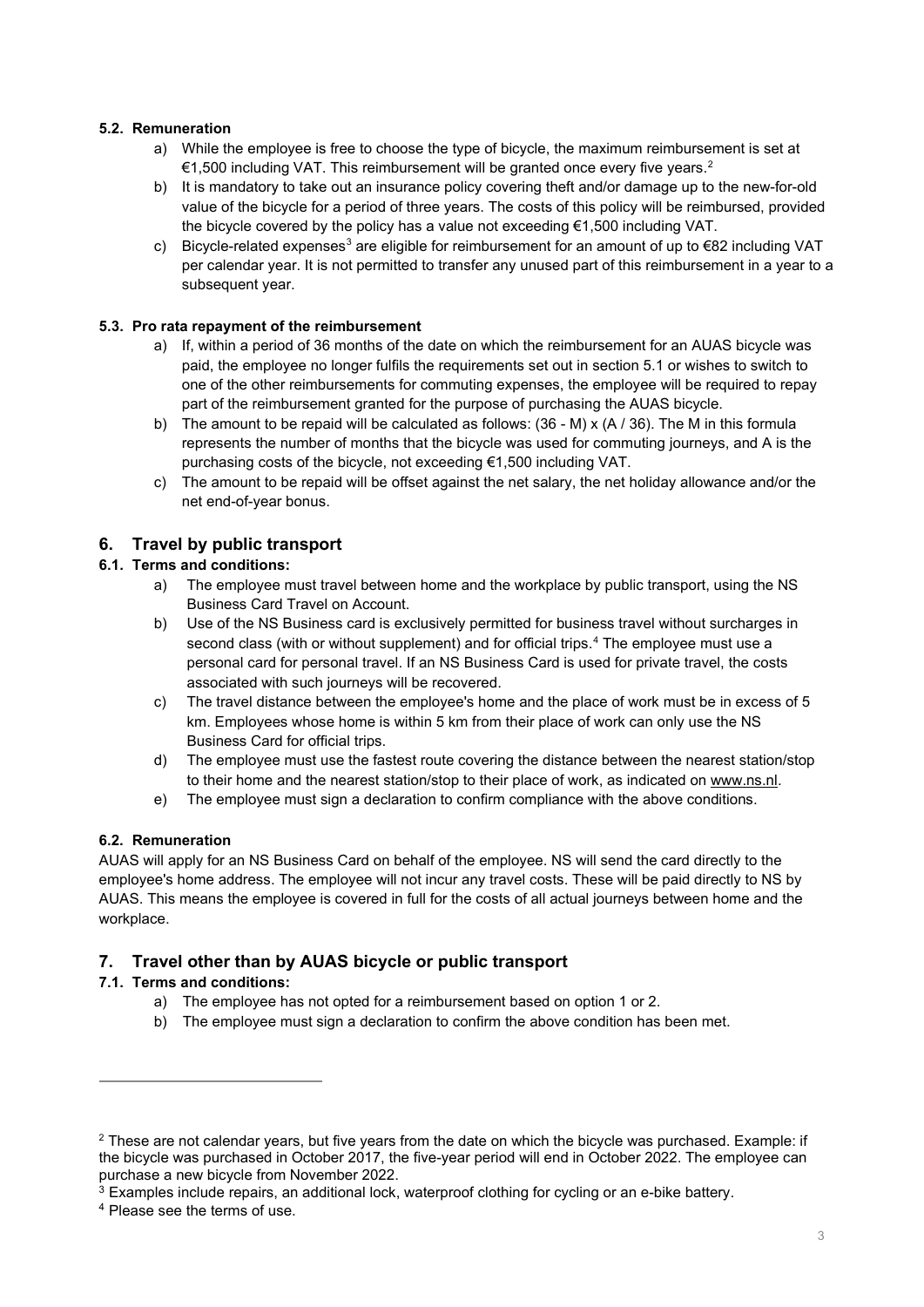#### **7.2. Remuneration**

Reimbursement for travel other than by AUAS bicycle or public transport will be granted in line with the following table.

| <b>Commuting distance</b> | Amount per month |
|---------------------------|------------------|
| up to 10 km               | nothing          |
| between 10 and 20 km      | €20.87           |
| 20 km and over            | €41.75           |

These amounts apply when commuting five days a week. If the number of commuting days is less than this, the reimbursement will be reduced on a pro rata basis. The distance between the home address and the place of work will be determined using the ANWB route planner (fastest route).

#### **8. Travel by tax-break scheme bicycle**

#### **8.1. Terms and conditions:**

- a) The employee must use the bicycle in addition to travel option 2 or 3.
- b) The employee uses the bicycle for commuting purposes or at least travel that includes commuting journeys.
- c) The employee must sign a declaration to confirm compliance with the above conditions.

#### **8.2. Tax benefit (gross-net gap)**

The employee is able to purchase a bicycle, associated accessories and bicycle insurance through a tax-break scheme. The tax benefit is based on the so-called gross-net gap. The benefit varies between 37.07% and 49.50% of the amount, depending on the employee's income. This means that the amount to be spent on the purchase of the bicycle, insurance or accessories is deducted from the employee's gross income:

- a) Purchase of the bicycle: While the employee is free to choose the type of bicycle, the proportion of the gross income to be used for the purchase of the bicycle cannot exceed €1,500 including VAT. Under the tax-break scheme, a bicycle can be purchased once every three years.<sup>[5](#page-3-0)</sup>
- b) Bicycle insurance: insurance for theft of and/or damage to the bicycle is optional (not mandatory).
- c) Purchase of accessories: Bicycle-related purchases can be made in a tax-friendly manner up to a maximum annual amount of €82 including VAT (see footnote 3 on page 3).

#### **9. Suspension of the commuting expenses reimbursement**

#### **9.1. Discontinuation of the reimbursement**

The reimbursement stipulated in Article 7 will be discontinued after a six-week period of absence due to:

- a) maternity leave;
- b) extraordinary extended leave for the entire scope of employment;
- c) long-term illness for the entire scope of employment.

#### **9.2. Reinstatement of the reimbursement**

The employee will be entitled to receive the reimbursement once more from the day work duties are resumed. In cases where 9.1c applies and work duties are partially resumed, whether for the purpose of occupational therapy or otherwise, the reimbursement will be in line with the number of commuting days in relation to the partial resumption of duties. It will be the responsibility of the employee to ensure the reimbursement is requested in DSPM in good time. The reimbursement for commuting expenses will subsequently be resumed.

<span id="page-3-0"></span><sup>5</sup> These are not calendar years, but three years from the date on which the bicycle was purchased. Example: if the bicycle was purchased in October 2019, the three-year period will end in October 2022. The employee can purchase a new bicycle from November 2022.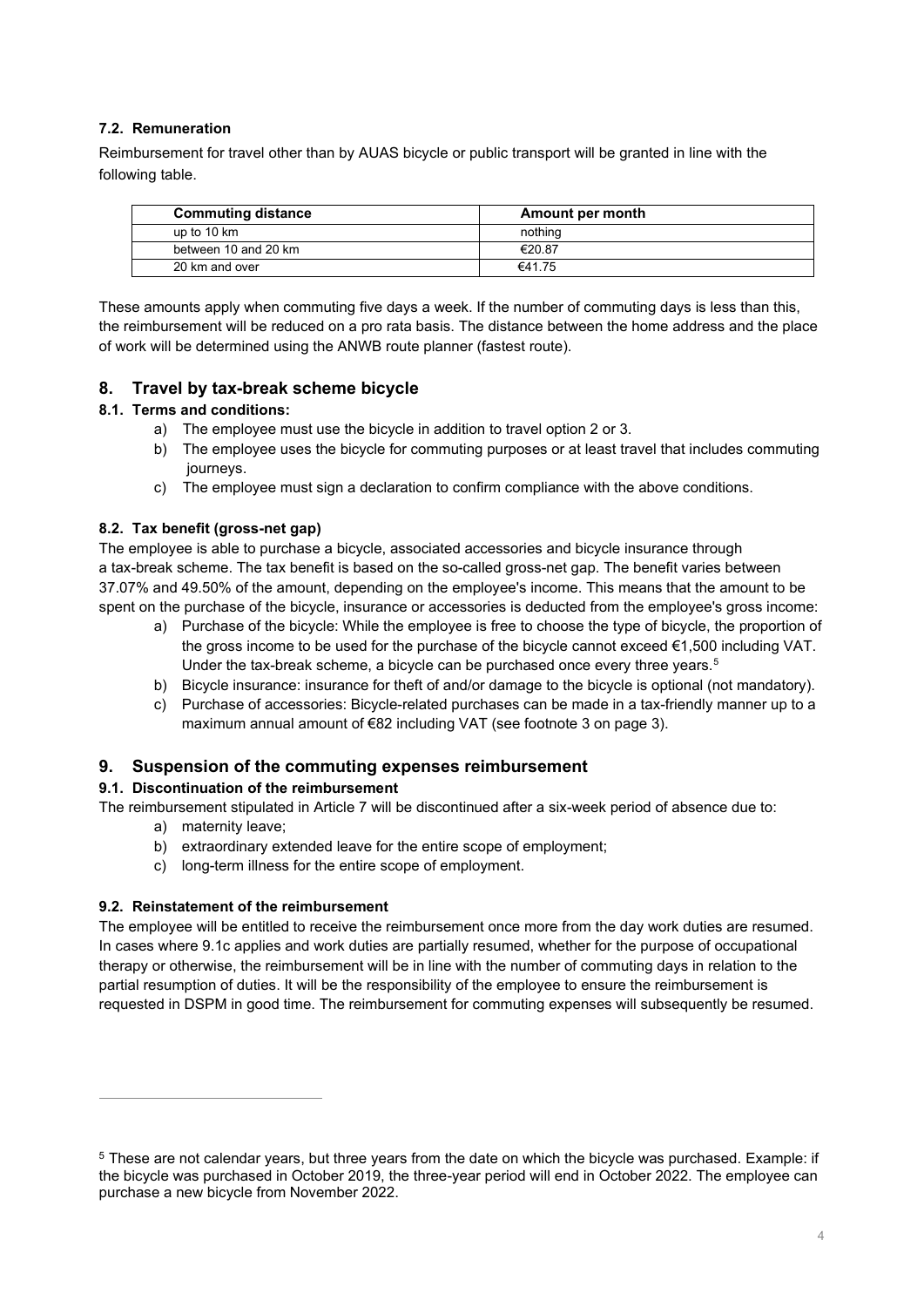#### **10. Procedure for requesting or amending the reimbursement for commuting expenses**

Changes in the reimbursement for commuting expenses must be requested and notified as soon as possible within the current calendar year, using the procedure stipulated by the Administration Centre. If a request or change in the reimbursement for commuting expenses is submitted after the calendar year in which the expenses were incurred, this will *not* be granted with retroactive effect.

For further details, please see MijnHvA.nl A-Z Reimbursement for commuting expenses. Staff can put questions pertaining to the procedure for applications or amendments to the Administration Centre (AC) using the Digital Service Point.

#### **11. Obligation of employees to provide information**

Employees are obliged to inform the employer in good time with regard to any changes that are relevant for assessing eligibility for the reimbursement for commuting expenses. Tax implications and/or other consequences of failures to comply with this duty to provide information, or failures to comply with this obligation in time or in full, will be borne by the employee.

#### **12. Hardship clause**

Situations not provided for under this scheme, or in which it is unclear how the scheme should be applied, must be resolved in consultation between the employee and their manager or supervisor.

#### **Consent of the CMR staff section: 14 December 2021**

#### **Decision by the Executive Board: 21 December 2021**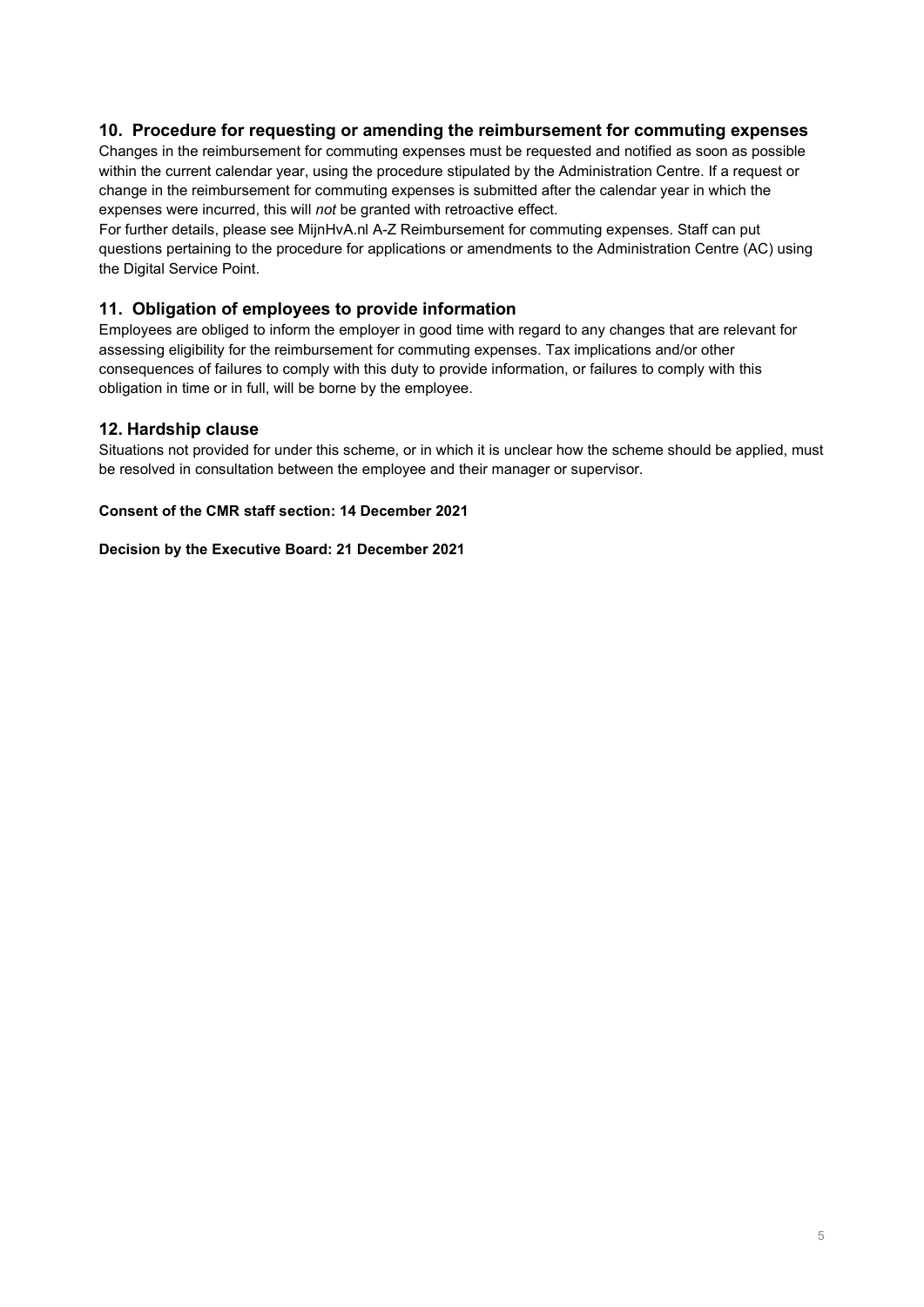# Addendum to the Commuting Expenses Reimbursement Scheme

Owned and managed by: Human Resources Policy Office

Adopted by: HR Policy Director, 17 December 2020

Term of validity: from 1 January 2022 up to and including 31 December 2022